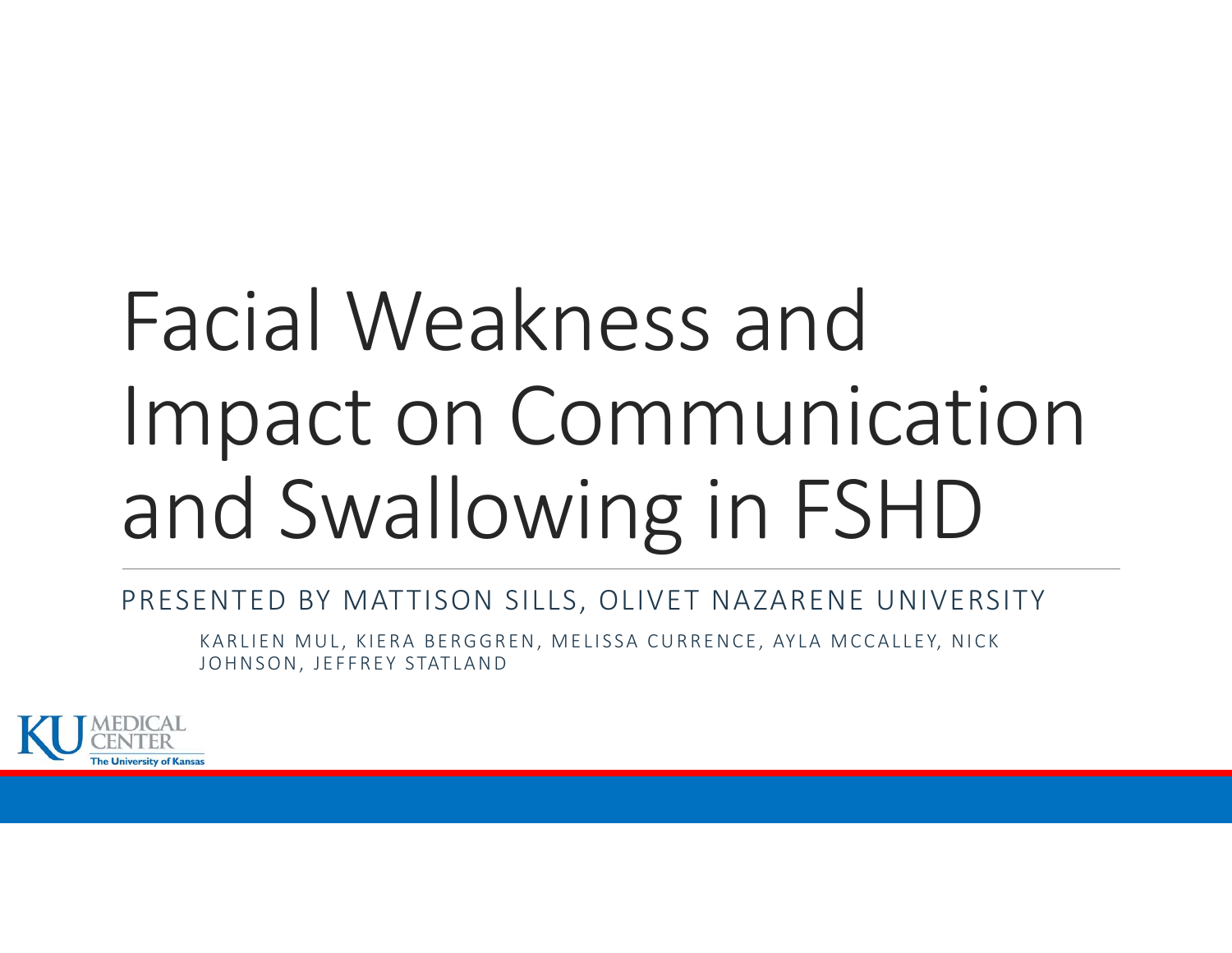# My Objective

•To evaluate a quantitative measure of facial weakness

- •To determine the impact of FSHD on communication and swallowing difficulty.
- •To determine how our quantitative measures of facial weakness compare to other aspects of FSHD (duration, severity, communication, swallowing difficulty, and physical function)

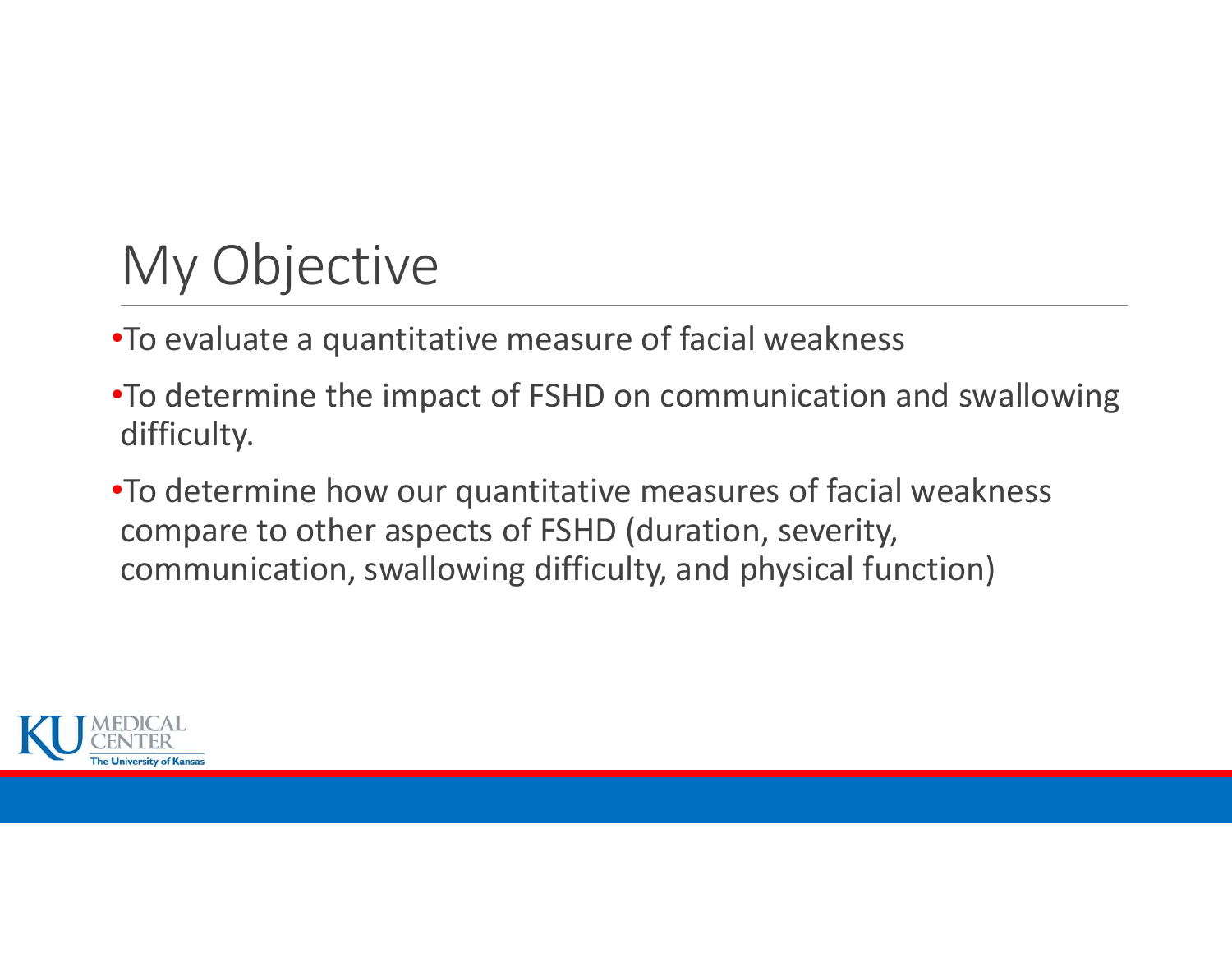# Background

- •FSHD is one of the most common muscular dystrophies
- •1 in 8,333 to 1 in 20,000
	- About 21,000 cases in USA
- •Progression: face/scapular muscles, upper arms, lower legs/abdominal



Scapular winging due to asymmetric dystrophy of scapular muscles (https://www.fshsociety.org)



Facial weakness





Statland J and Tawil R. Continuum. 2016;22(6, Muscle and Neuromuscular Junction Disorders):1916-31.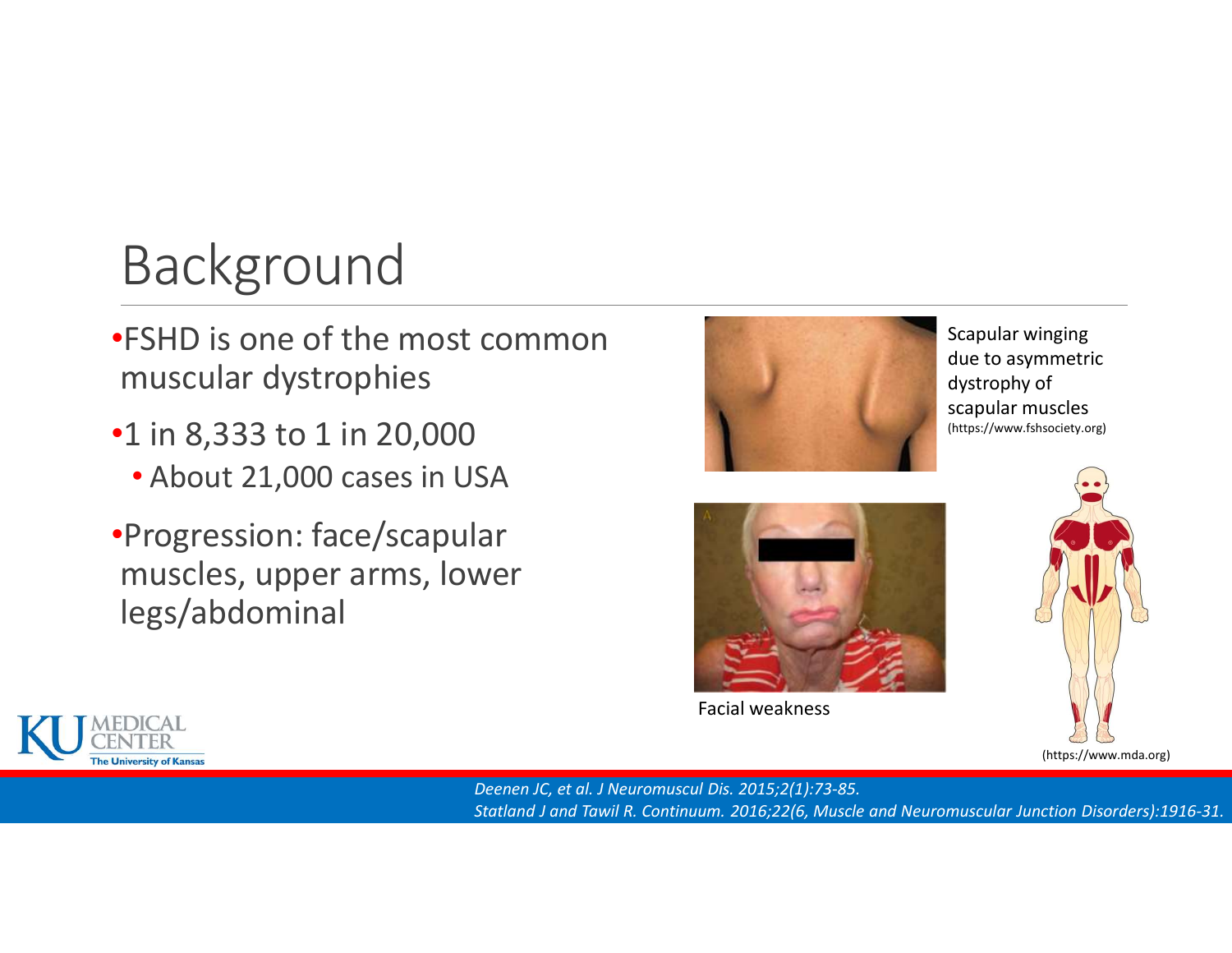# Facioscapulohumeral Muscular Dystrophy

- There is considerable variability between individuals but weakness is progressive over time
	- About 20% of individuals over the age of 50 will require a wheelchair
- ◦Prior studies have shown a consistent loss of strength using acioscapulohumeral Muscular Dystrophy<br>There is considerable variability between individuals but<br>weakness is progressive over time<br>
• About 20% of individuals over the age of 50 will require a wheelchair<br>Prior studies have 5% per year
	- But there are no validated measures facial weakness
- ◦Only limited studies regarding the impact of facial weakness on communication or swallowing

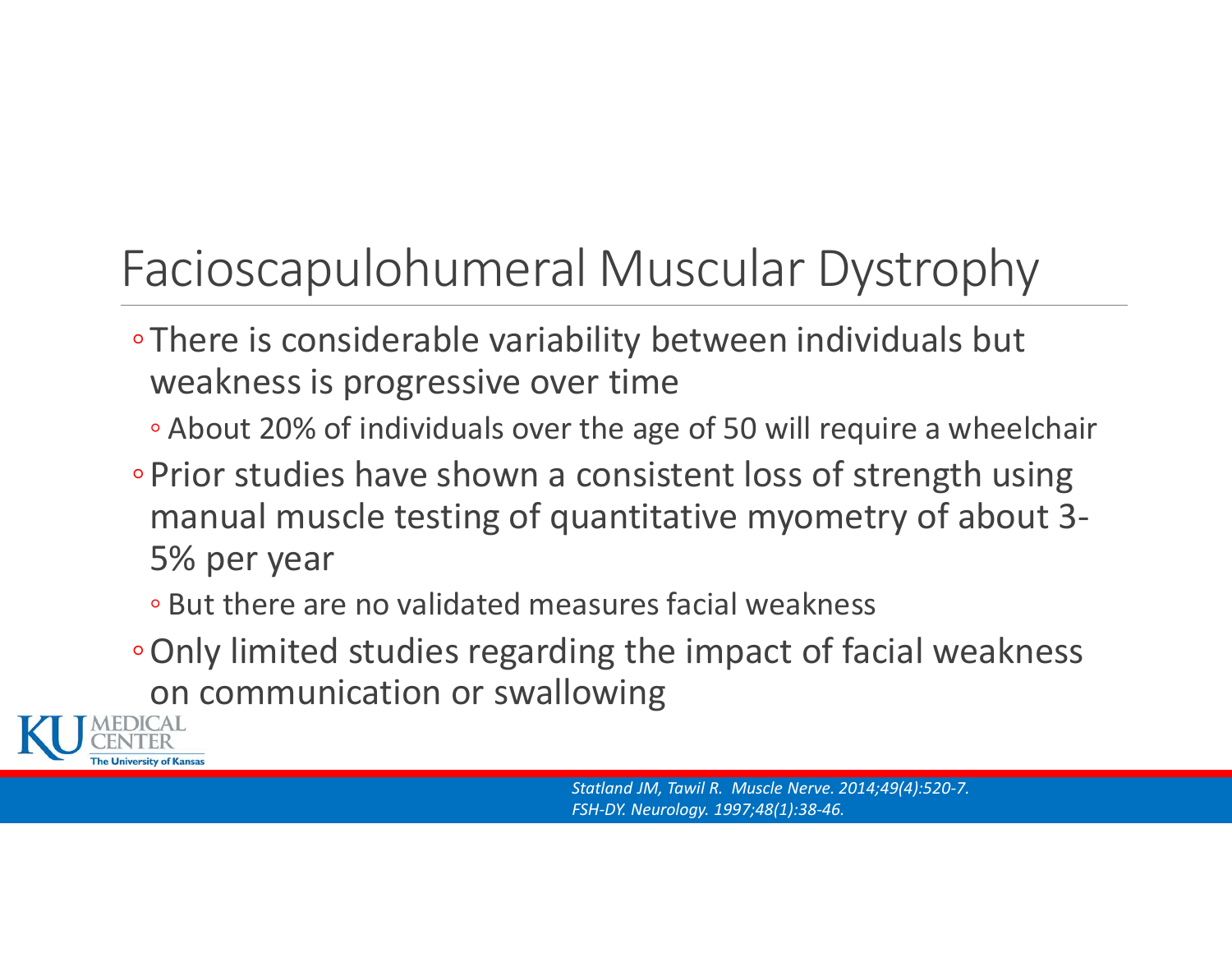# Methods

•Prospective, cross-sectional observational study

- •Performed at two sites (KUMC/University of Utah)
- •Inclusion criteria
	- > 18 years
	- Genetic confirmation (or immediate relative)
	- Clinically affected
	- Could complete study procedure
- •Single-visit

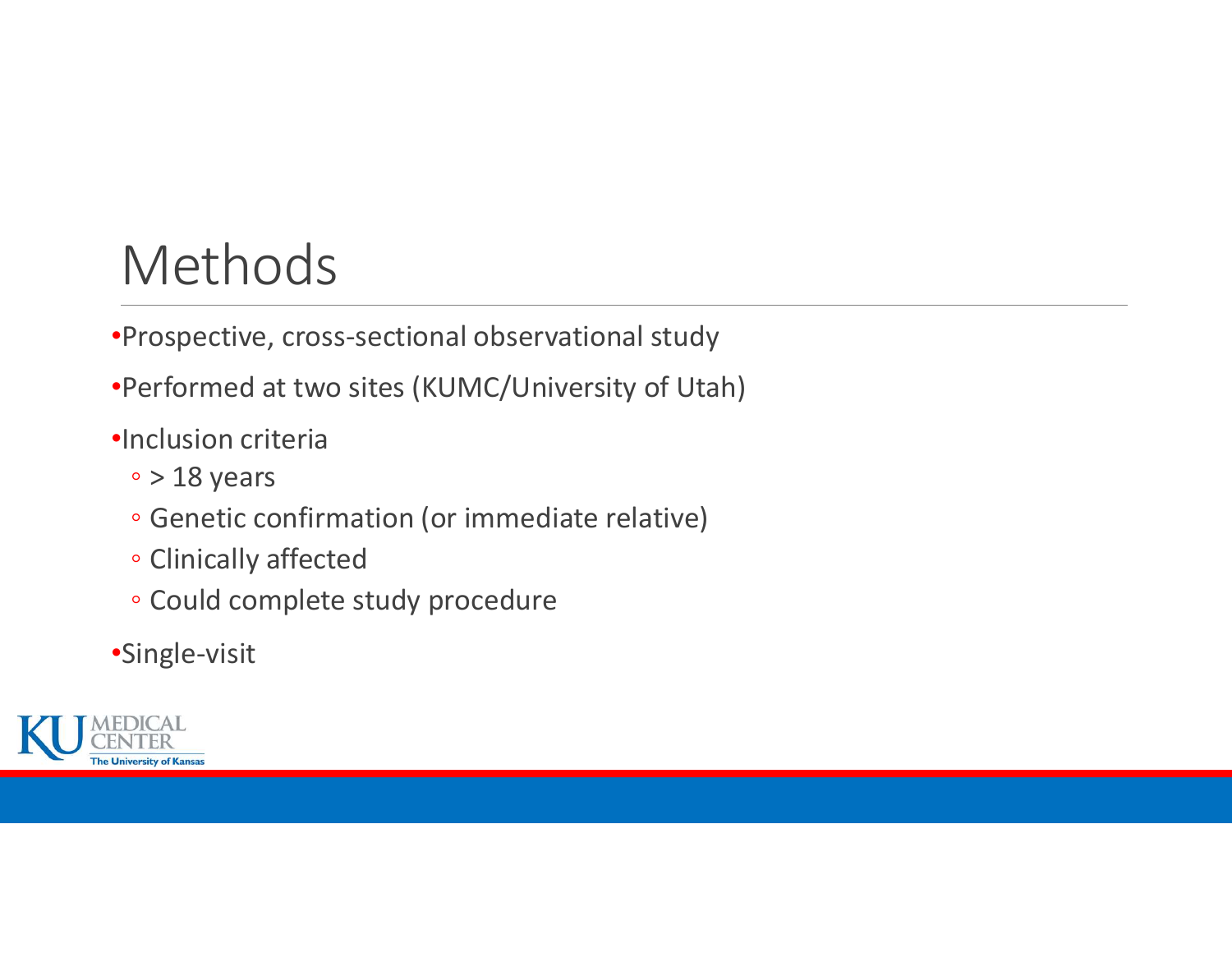# Methods

- •IOPI (Iowa Oral Performance Instrument)
	- Quantifies lip, tongue, and cheek pressure
- •SWAL-QOL
	- Patient-reported swallowing difficulty
- •CPIB (Communicative Participation Item Bank)
	- Patient-reported communication questionnaire

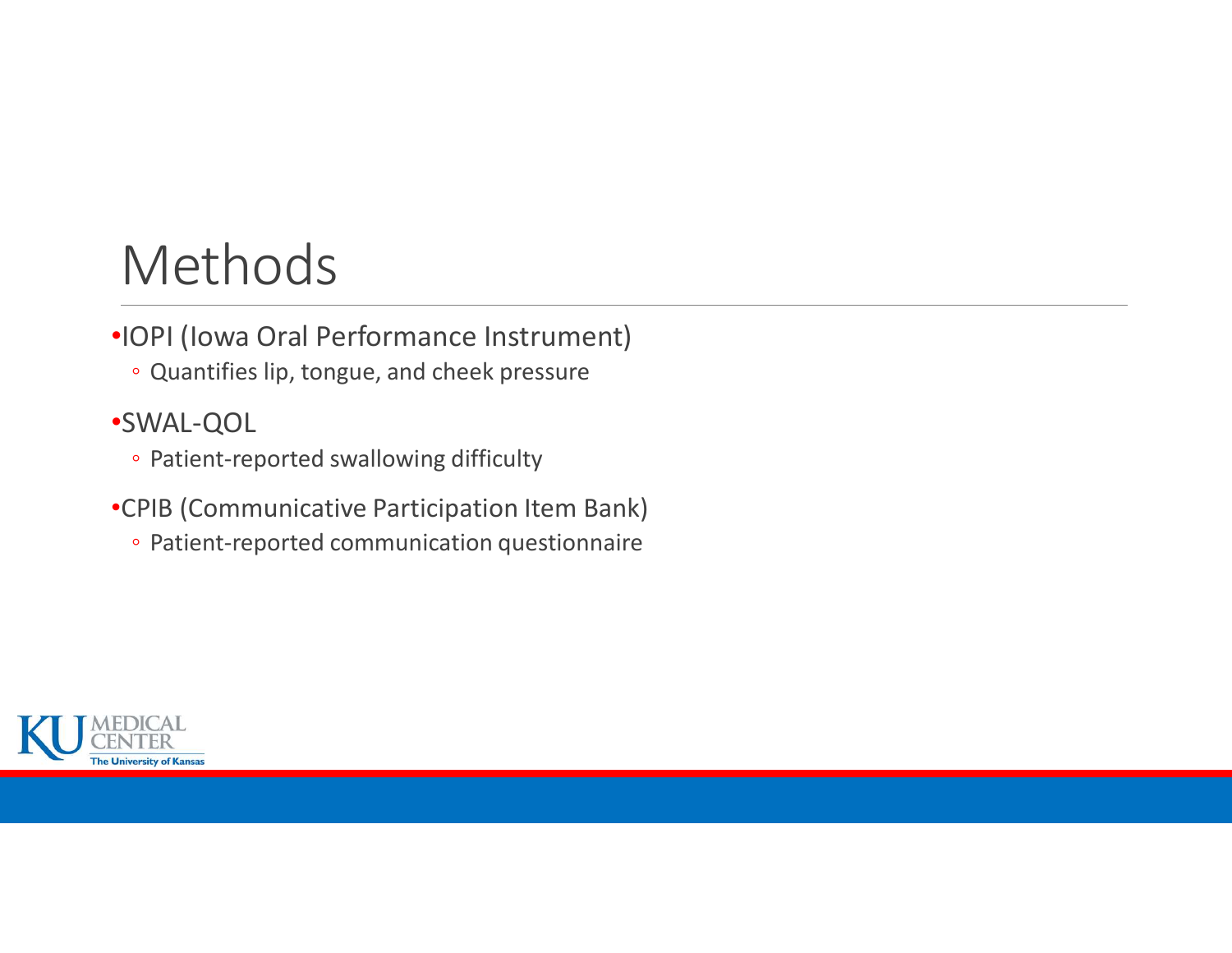# Methods: IOPI

- •Lip, tongue, and cheek strength
- •Displacement of air pressure
- •Three trials, maximum



(http://iopimedical.com/)

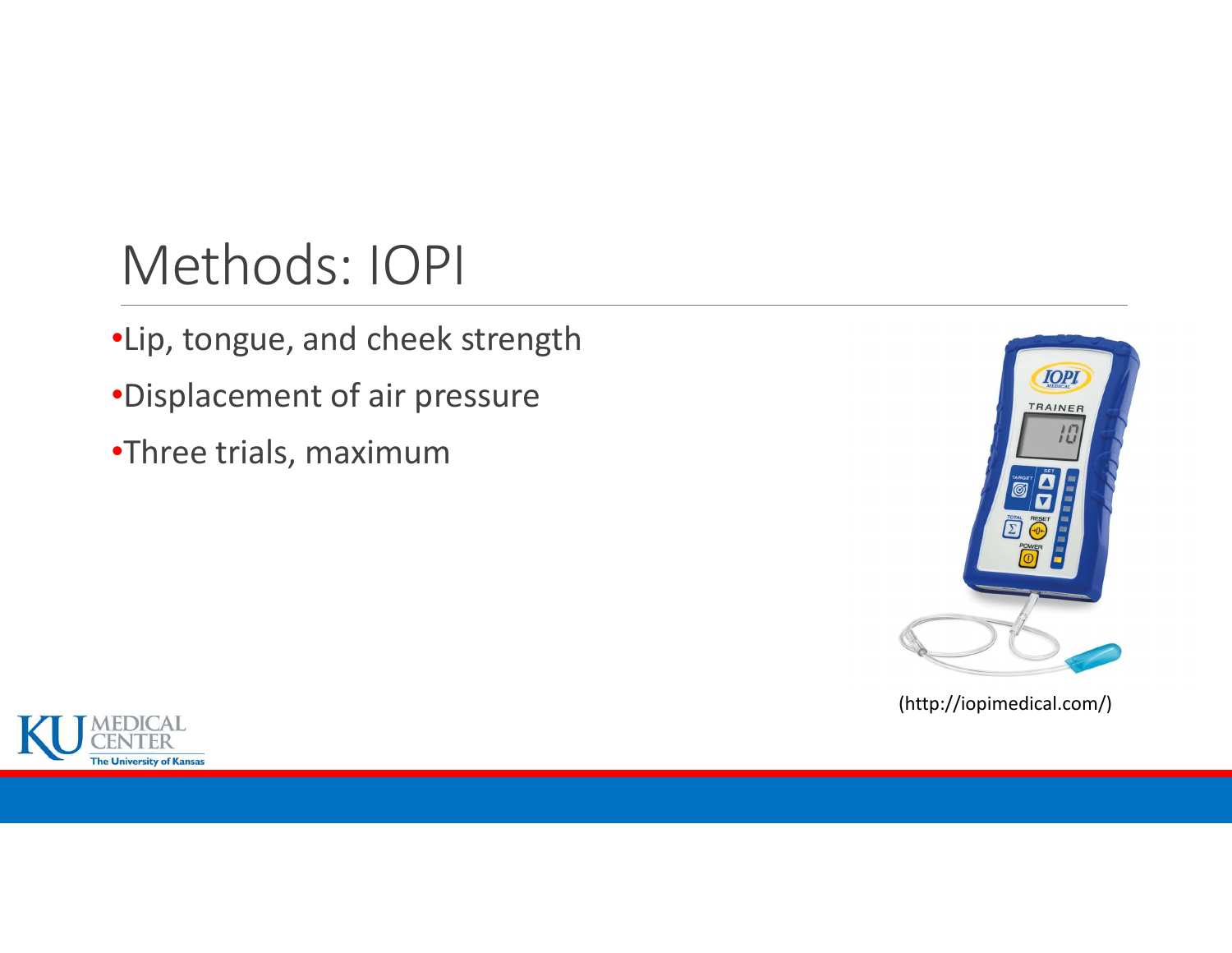# Methods: SWAL-QOL

- •Questionnaire to determine quality of life as affected by swallowing difficulties
- •10 categories, scored as a percentage of normal
	- $\circ$  (100% = healthy)
- ◦Categories include: food selection; burden; mental health; social functioning; fear; eating duration; eating desire; communication; sleep; and fatigue Norden; mental health;<br>Italian; eating desire;<br>Pe<br>McHorney CA, et al. Dysphagia. 2002;17(2):97-114.

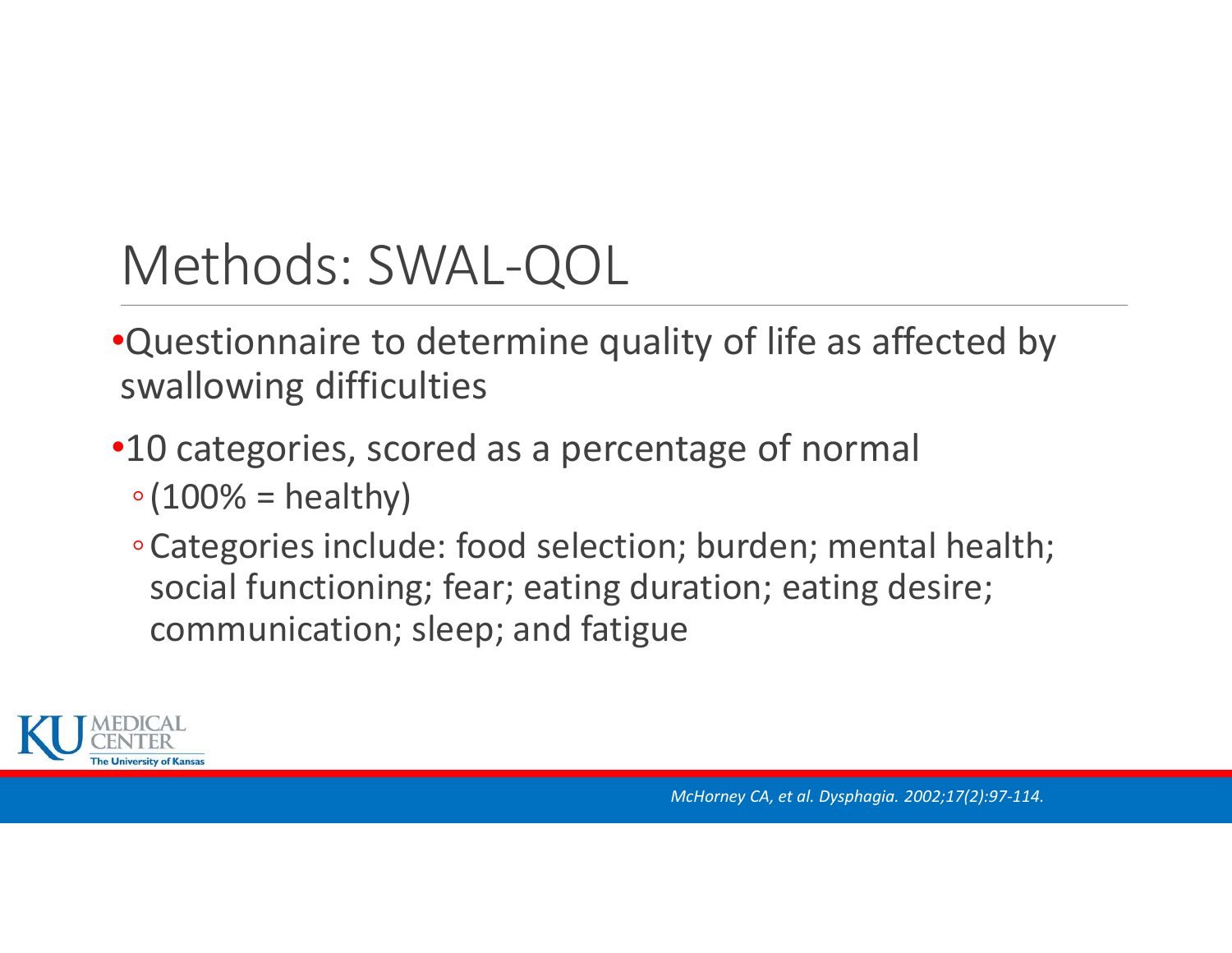# Methods: Communicative Participation Methods: Communicative Participa<br>Item Bank – short version<br><sup>10-item</sup> questionnaire<br>
• Asks whether condition interferes with

- •10-item questionnaire
	- Asks whether condition interferes with communication
	- Question: "Does your condition interfere with talking with people you know?"
	- Scored from 0='very affected' to 3='not at all'
- •Summary score out of 30

| 1. Does your condition interfere                                                                                                             | Not at all<br>O | A little<br>Ω | Quite a bit<br>Ω | Very much<br>O |
|----------------------------------------------------------------------------------------------------------------------------------------------|-----------------|---------------|------------------|----------------|
| withtalking with people you<br>know?                                                                                                         |                 |               |                  |                |
| 2. Does your condition interfere<br>withcommunicating when<br>you need to say something<br>quickly?                                          | Ο               | Ο             | Ω                | ⊙              |
| 3. Does your condition interfere<br>withtalking with people you<br>do NOT know?                                                              | $\circ$         | O             | $\Omega$         | O              |
| 4. Does your condition interfere<br>withcommunicating when<br>you are out in your community<br>(e.g. errands; appointments)?                 | Ο               | Ο             | $\circ$          | Ω              |
| 5. Does your condition interfere<br>withasking questions in a<br>conversation?                                                               | O               | Ο             | O                | Ο              |
| 6. Does your condition interfere<br>withcommunicating in a<br>small group of people?                                                         | Ω               | $\circ$       | ∩                | ∩              |
| 7. Does your condition interfere<br>withhaving a long<br>conversation with someone you<br>know about a book, movie, show<br>or sports event? | $\circ$         | $\circ$       | O                | O              |
| 8. Does your condition interfere<br>with giving someone<br><b>DETAILED</b> information?                                                      | O               | Ω             | O                | O              |
| 9. Does your condition interfere<br>withqetting your turn in a<br>fast-moving conversation?                                                  | ∩               | Ω             | ∩                | Ω              |
| 10. Does your condition interfere<br>withtrying to persuade a<br>friend or family member to see a<br>different point of view                 | $\circ$         | O             | Ω                | $\bigcirc$     |

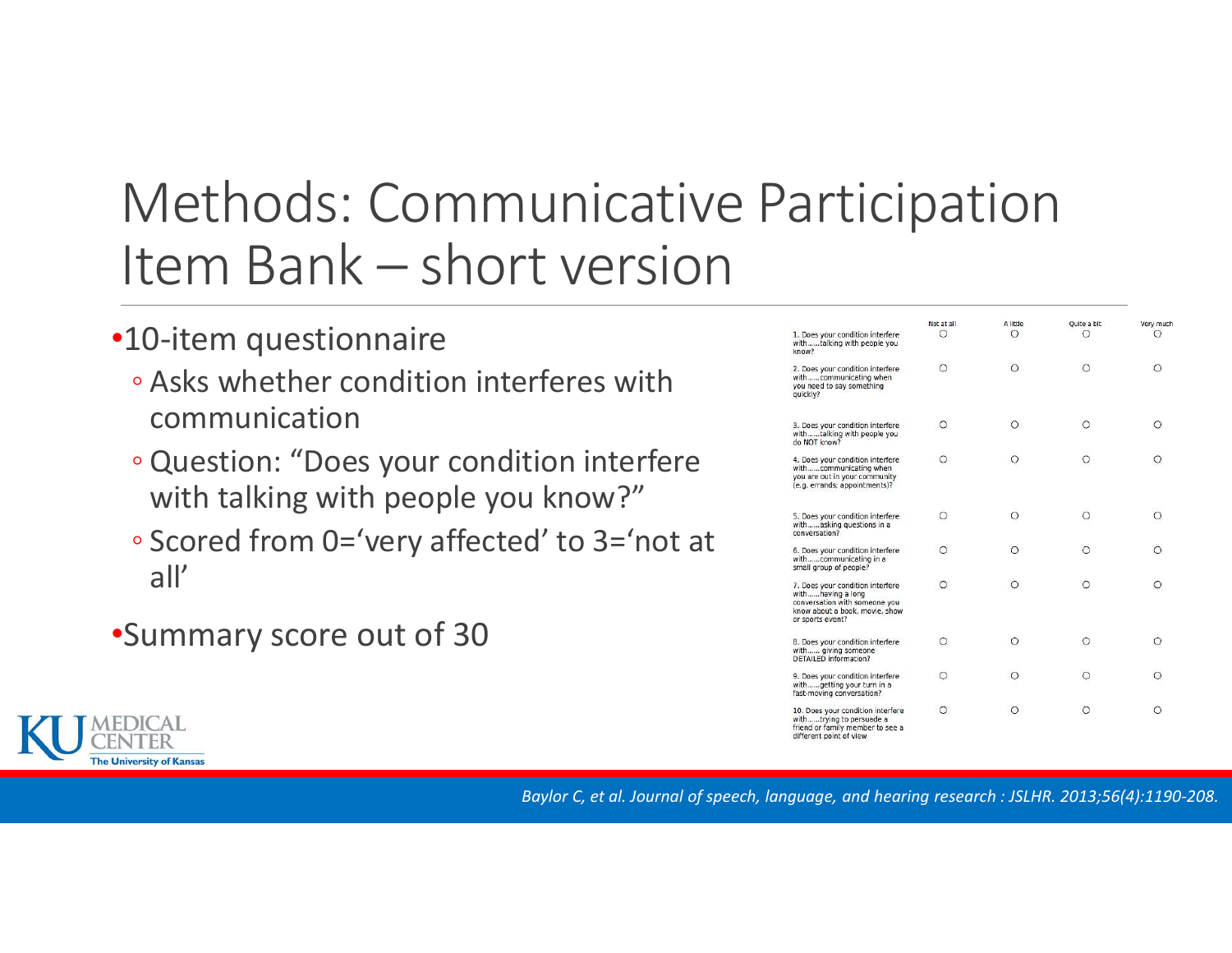# Patient Demographics

| nt Demographics                                 |          |          |                     |
|-------------------------------------------------|----------|----------|---------------------|
|                                                 |          |          |                     |
|                                                 |          |          | Total               |
|                                                 | Kansas   | Utah     | (Range)             |
| <b>Mean Age</b>                                 | 55.37    |          | 50.76 52.75 (23-83) |
| Range                                           |          | 23-83    |                     |
| Gender (% female)                               | 47.37%   | 44.00%   | 45.45%              |
| <b>Mean Disease Duration (symptom onset)</b>    | 26.89    | 32.31    | 29.92               |
| Range                                           |          | $5 - 64$ |                     |
| Mean Clinical Severity Score (non age-adjusted) | 6.5      | 5.64     | 6                   |
| Range                                           |          | $2 - 9$  |                     |
| <b>FSHD Clinical Score</b>                      | 9.055556 | 7.64     | 8.232558            |
| Range                                           |          | $2 - 13$ |                     |
|                                                 |          |          |                     |
|                                                 |          |          |                     |
|                                                 |          |          |                     |

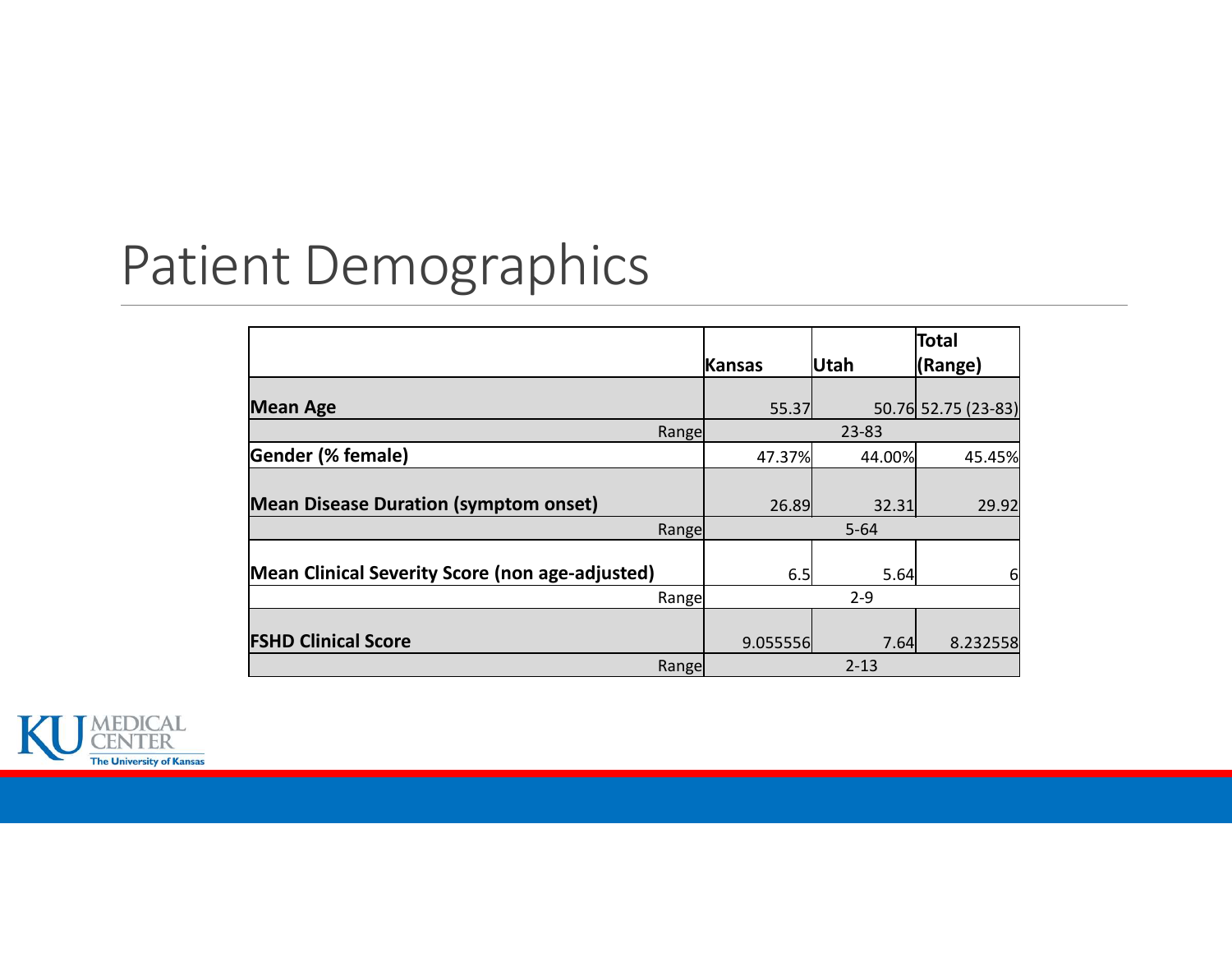# IOPI





Clark HM, et al. Dysphagia. 2012;27(1):2-9.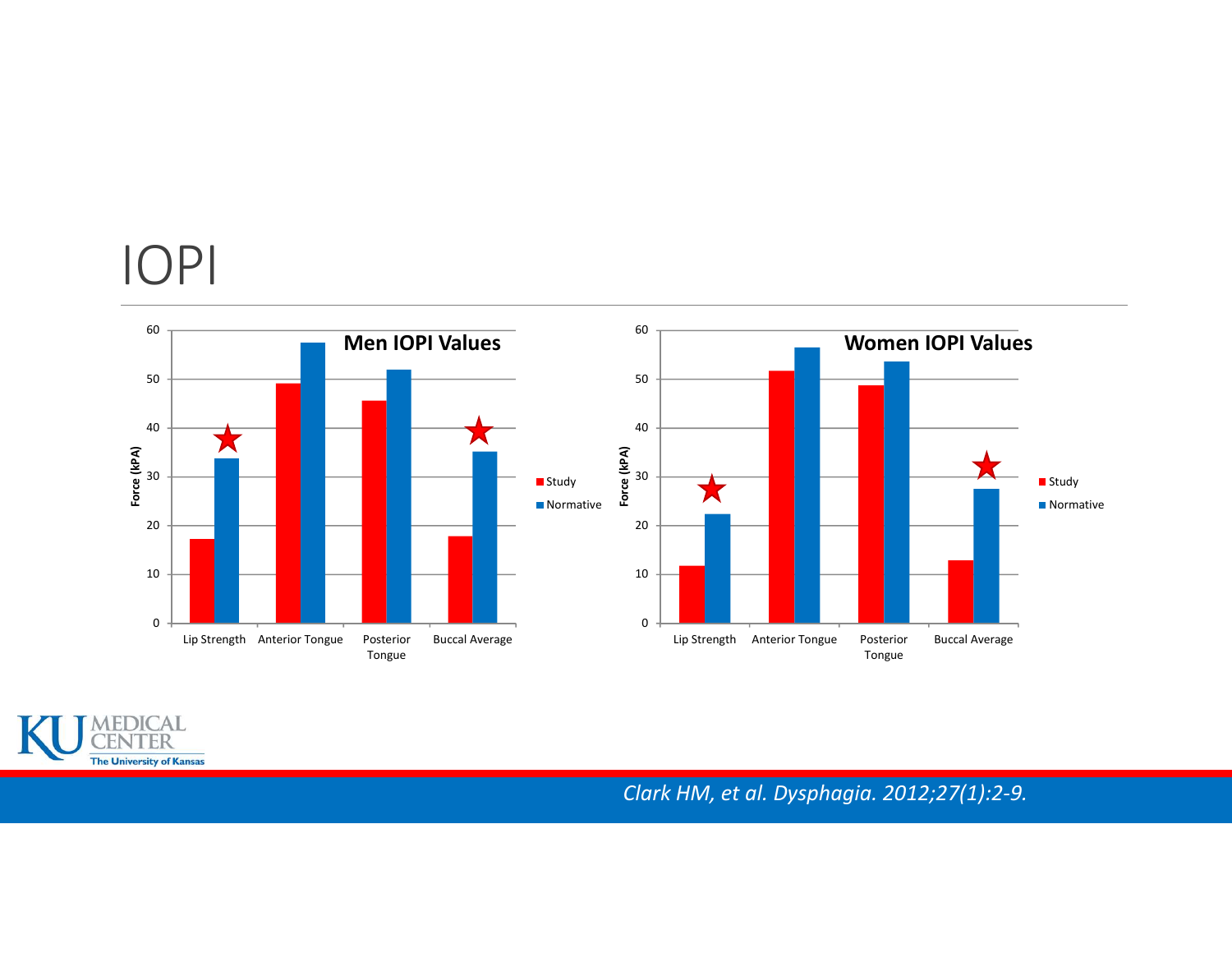## Iowa Oral Pressure Instrument



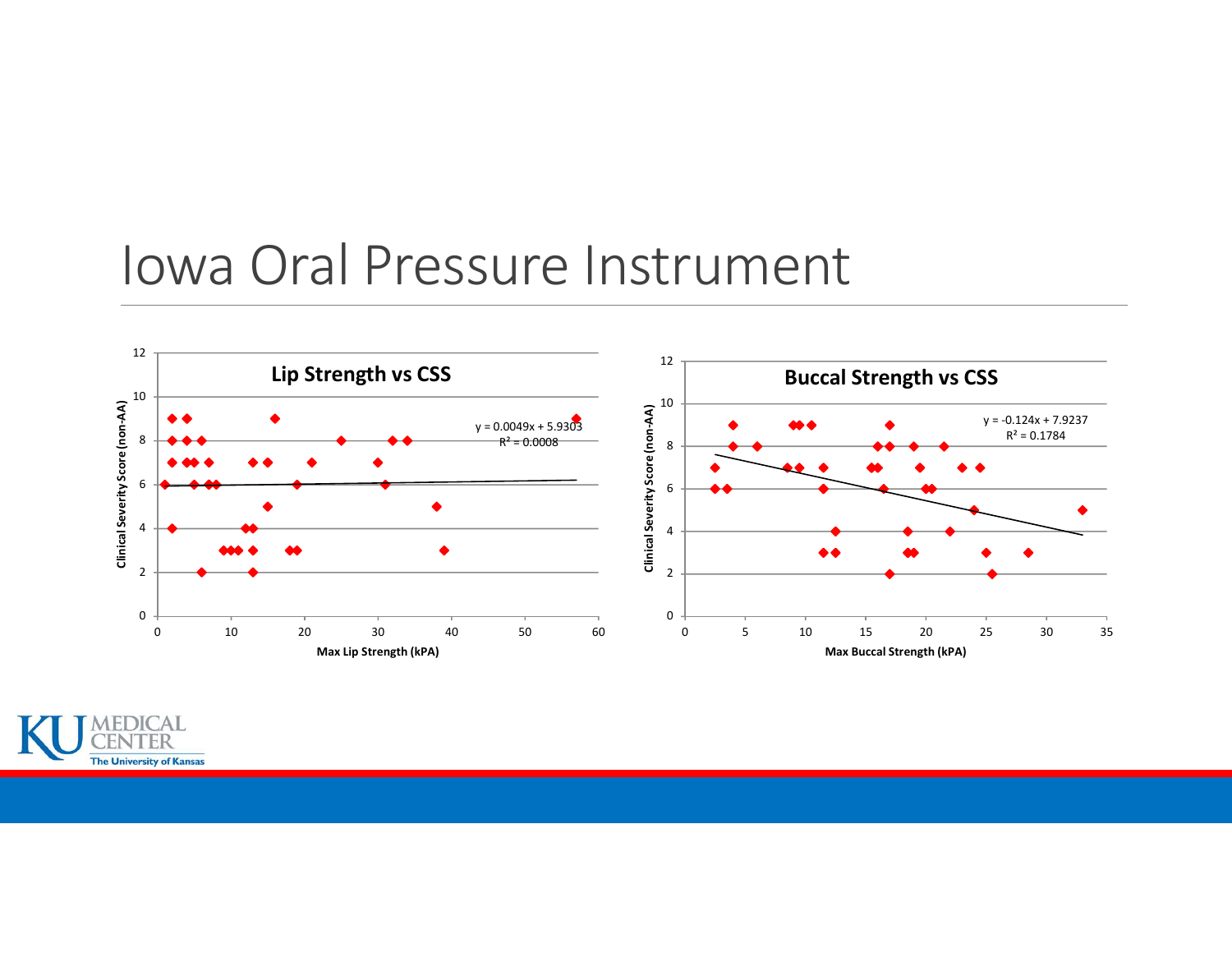# IOPI



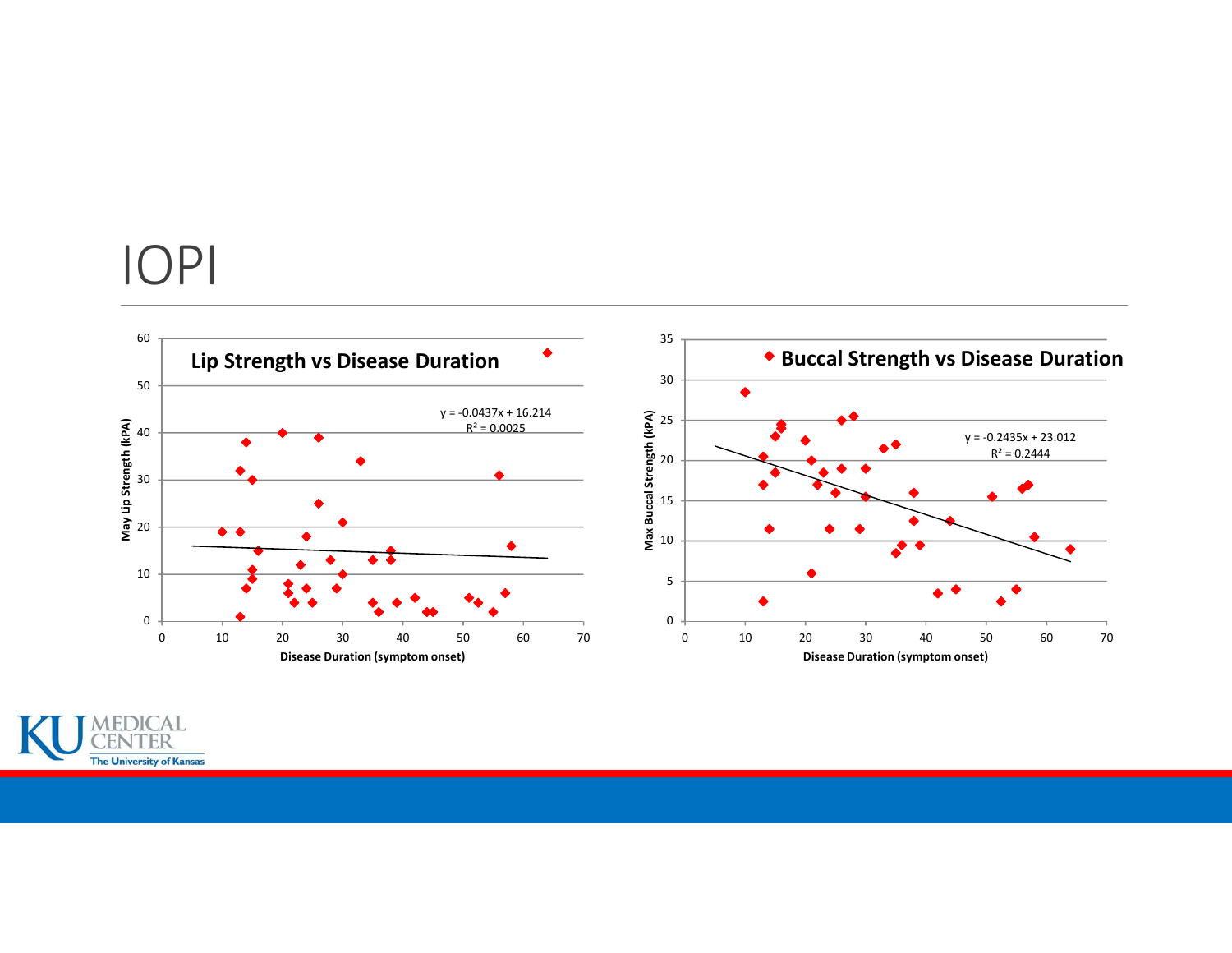# SWAL-QOL

| <b>Burden</b>          | Mean<br>91% | <b>STD</b><br>14% |
|------------------------|-------------|-------------------|
| <b>Eating Duration</b> | 86%         | 19%               |
| <b>Eating Desire</b>   | 92%         | 12%               |
| <b>Food Selection</b>  | 91%         | 15%               |
| Communication          | 91%         | 13%               |
| Fear                   | 89%         | 14%               |
| <b>Mental Health</b>   | 91%         | 17%               |
| <b>Social</b>          | 93%         | 15%               |
| <b>Sleep</b>           | 65%         | 22%               |
| Fatigue                | 55%         | 20%               |
| <b>Total</b>           | 86%         | 12%               |

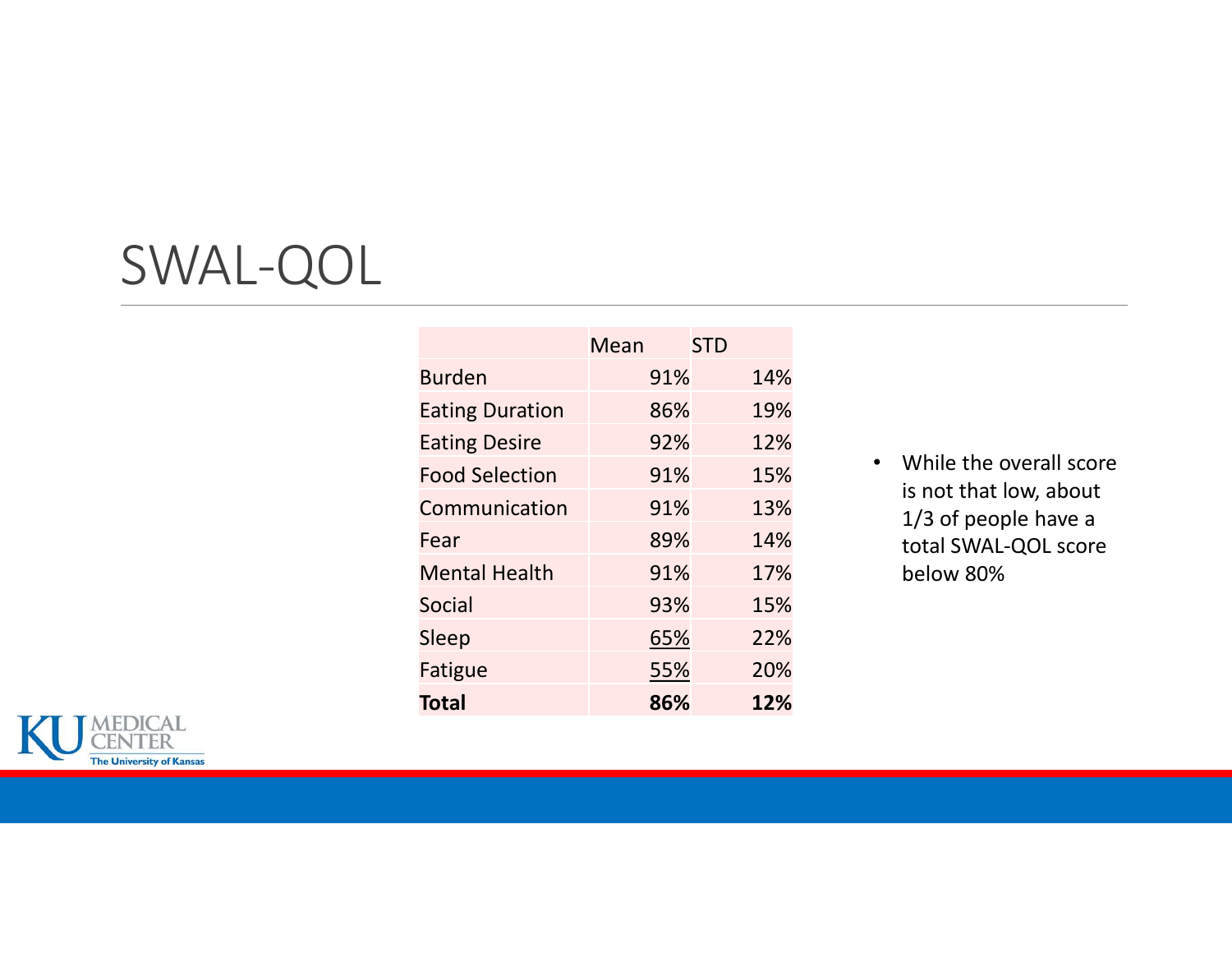# SWAL-QOL



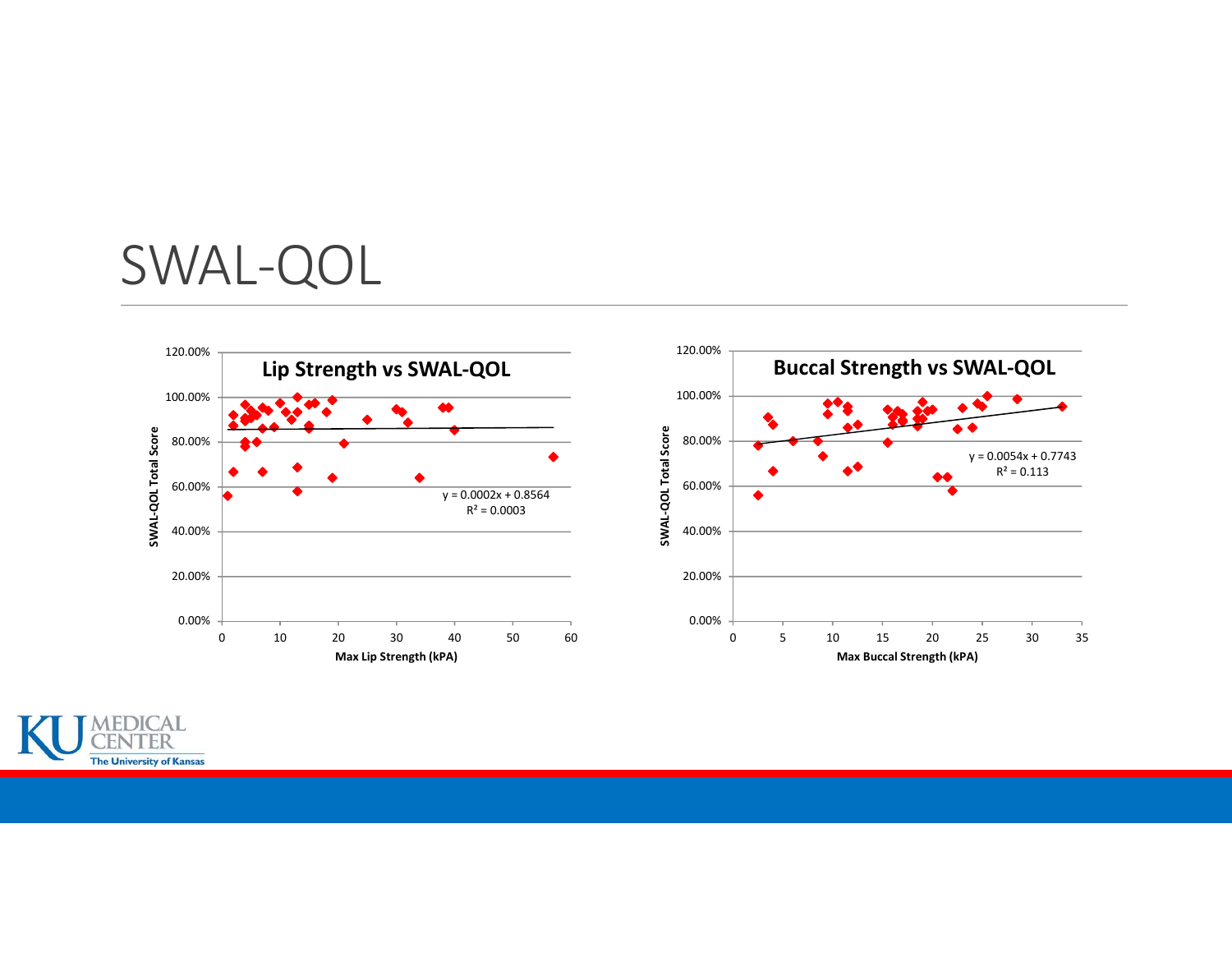# CPIB

| PHB                       |       |                                                                                     |
|---------------------------|-------|-------------------------------------------------------------------------------------|
|                           |       |                                                                                     |
| Mean                      | 24.84 | Ceiling affect with 18 reporting score of 3<br>$\bullet$                            |
| <b>Standard Deviation</b> | 5.93  | But the range as low as 12<br>There was a positive correlation between<br>$\bullet$ |
| N                         | 44    | the SWAL-QOL and the CPIB, with a r=0.6:                                            |
|                           |       |                                                                                     |
|                           |       |                                                                                     |

- But the range as low as 12
- There was a positive correlation between the SWAL-QOL and the CPIB, with a r=0.61

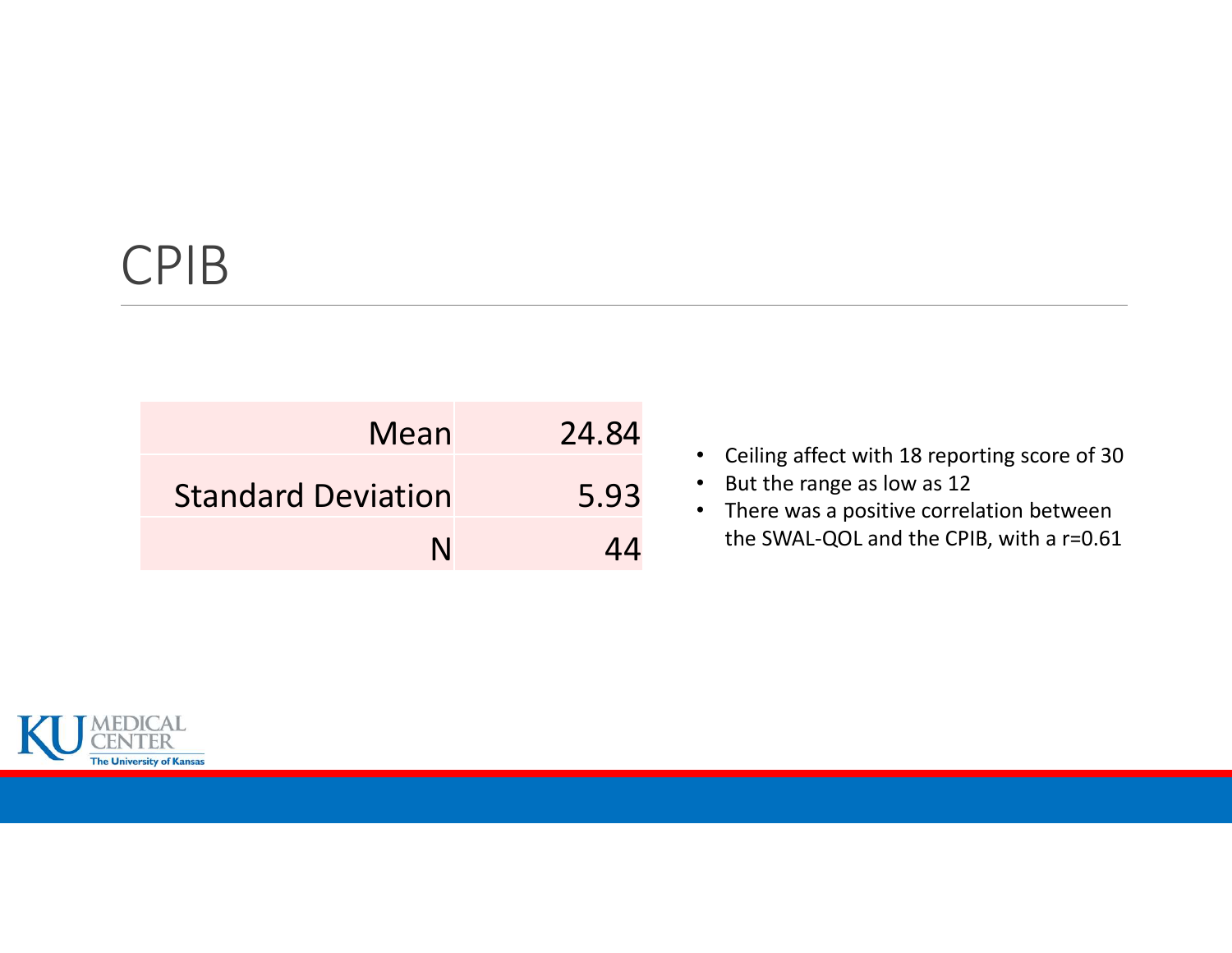### CPIB



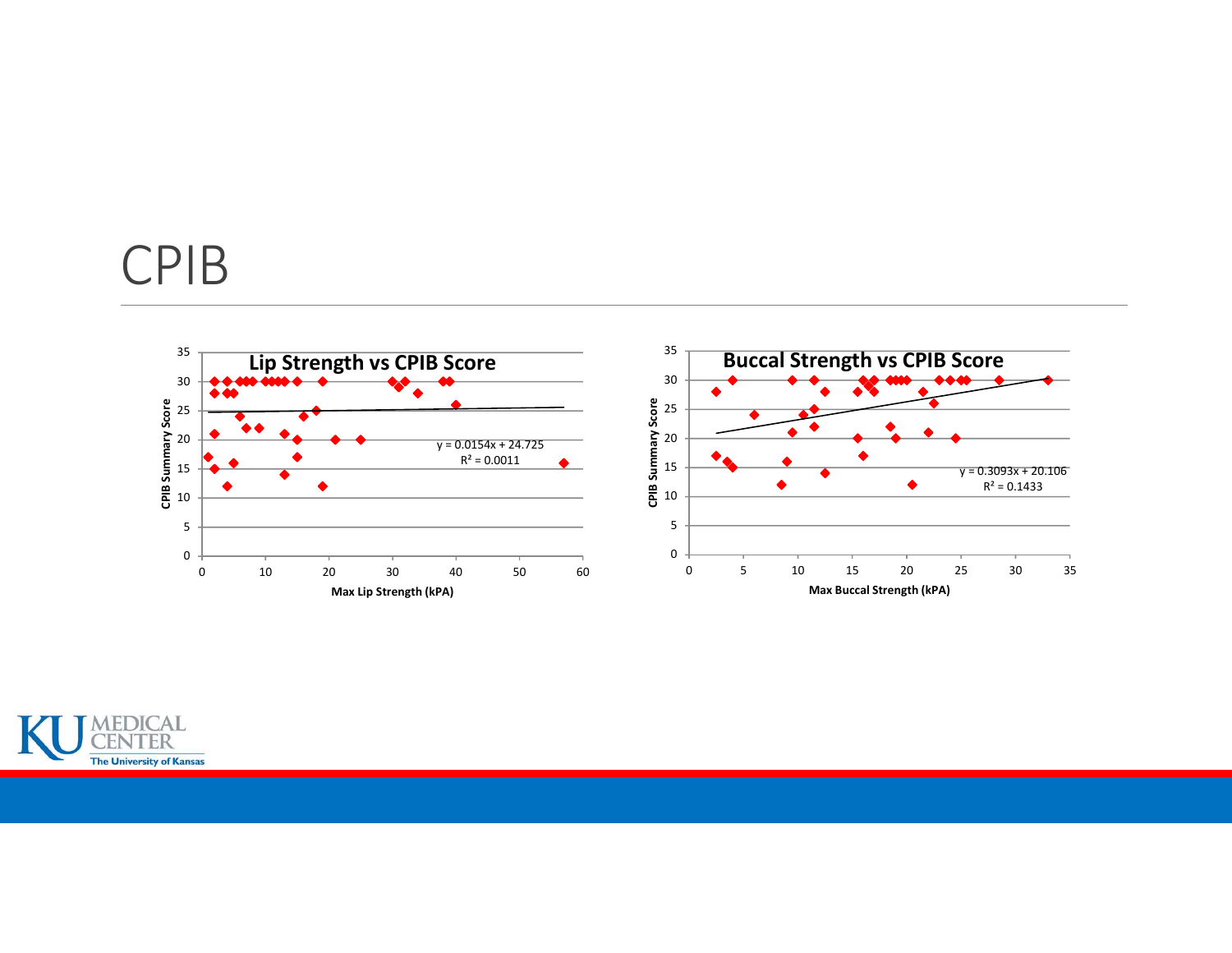# Conclusion

- •The IOPI offers an easy to perform standard assessment face and tongue weakness for FSHD
	- Includes standard protocols and normative values
	- Both lip strength and buccal strength were reduced in FSHD
- •Buccal strength as a better indicator of disease state
	- With modest associations to overall severity and disease duration
	- Modest associations with communication difficulties or swallowing
	- May be good measure to follow over time
- •While most FSHD patients score ~normal for swallow and communication; a smaller group, around 1/3 may have difficulties

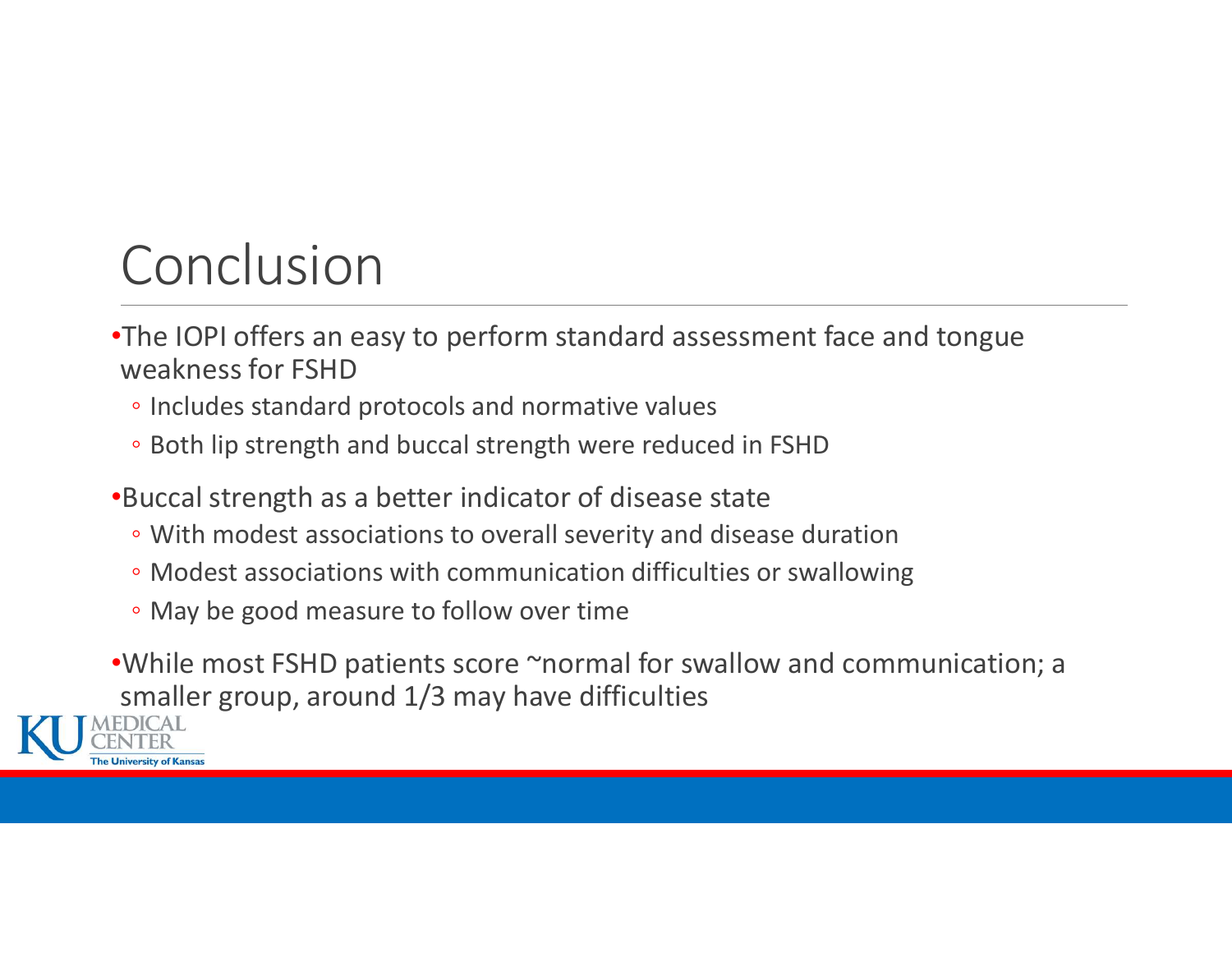# Implications

#### •What does it mean?

- •Focus on buccal strength and buccal movement
- mplications<br>
What does it mean?<br>
Focus on buccal strength and buccal movement<br>
 We often think of measuring changes in orbicularis oris strength, and while<br>
 Buccal strength is combination of muscles (orbicularis oris, b • We often think of measuring changes in orbicularis oris strength, and while this is affected, it may be static
	- Buccal strength is combination of muscles (orbicularis oris, buccinator, etc) which together may show some progression over time
- •Follow-up studies needed
	- Other factors beside lip or buccal strength which may affect communication or swallow
	- Other aspects of lip weakness not explored here: e.g. the social impact of not having facial expression understood